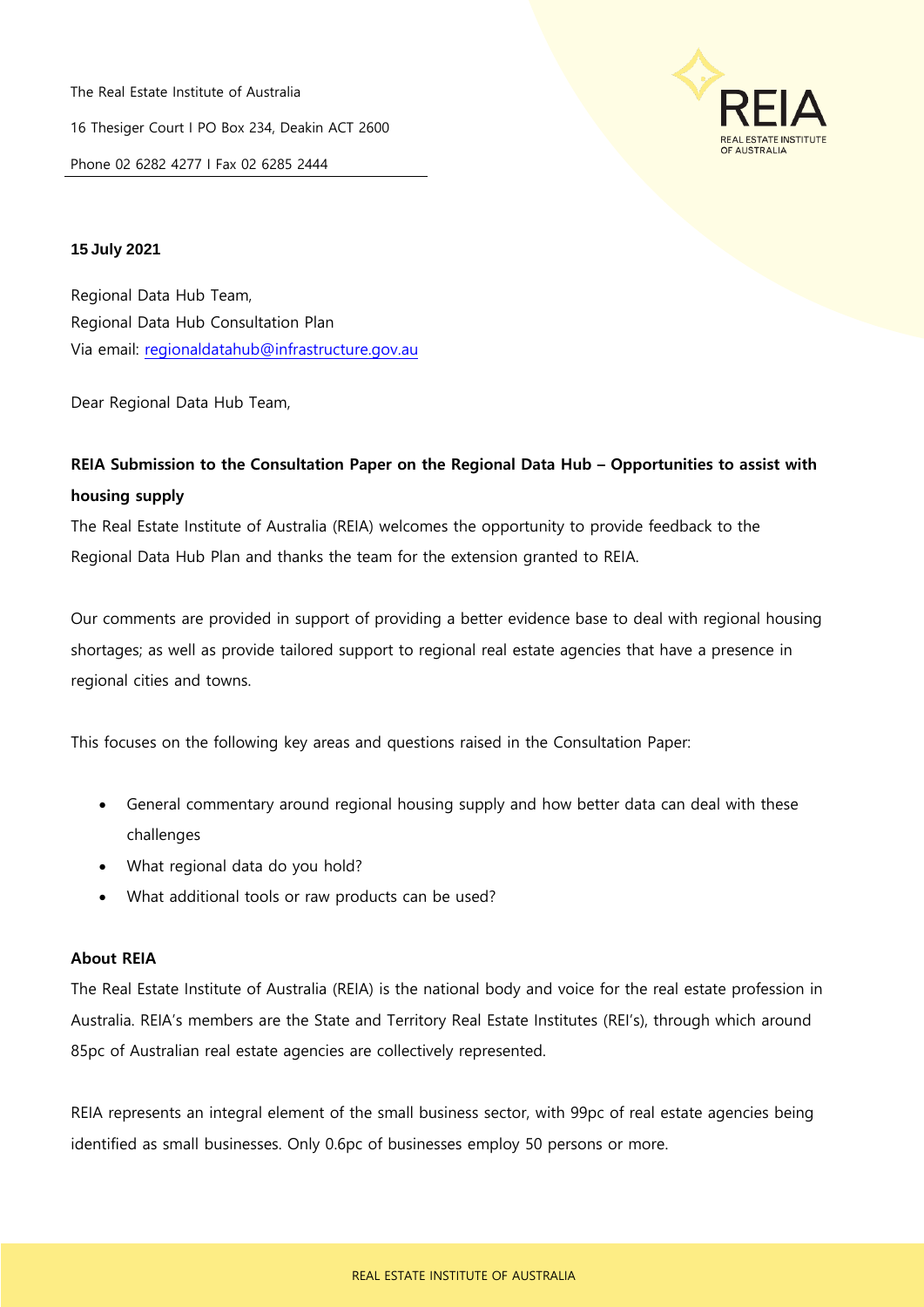The Census records the Rental, Hiring and Real Estate Services Industry employment as sitting around 120,000, which includes business brokers, property managers, principals, real estate agents and representatives.

Property contributes \$300 billion annually in economic activity and underpins a combined workforce of 1 in 4 Australian jobs.

REIA supports the bi-partisan revitalisation and progression of Regions 2030 with special reference to:

- Advancing regional jobs and economic development agenda
- Advancing soft and hard infrastructure in the regions
- Improving regional health facilities
- Improving access to regional education and communication
- The need to expand private housing market supply and quality in the regions
- The need to audit existing regional relocation incentives and see if any more are required in line with demand projections

## **Real estate policy for Australia's regions**

The changing regional market has been at front of mind for REIA in recent times. COVID-19 saw the intensification of an existing trend: escaping from the cities.

The ABS reports that Australian capital cities had a net loss of 11,200 people during July, August and September 2020, the largest quarterly net loss on record with growing arrival rates and very low departure rates.

The Regional Australia Institute found that around 20% of city-dwellers would like to 'go country' for financial and lifestyle reasons: No traffic, being able to afford a bigger or better home, working remotely, and being close to nature.

At REIA's Getting Real: Strategic Policy Forum in June 2021, REIA's State and Territory Institutes noted market changes from a practitioner standpoint. This has two key areas of relevance to the Regional Data Hub Plan:

**1. Change in preference**: People are moving 'further afield', with a clear increase in interstate migration, especially from cities to regions.

For example, in the year to January, Adelaide sales volumes increased 7.4%, with regional South Australia seeing a 30.2% increase (Source: UDIA).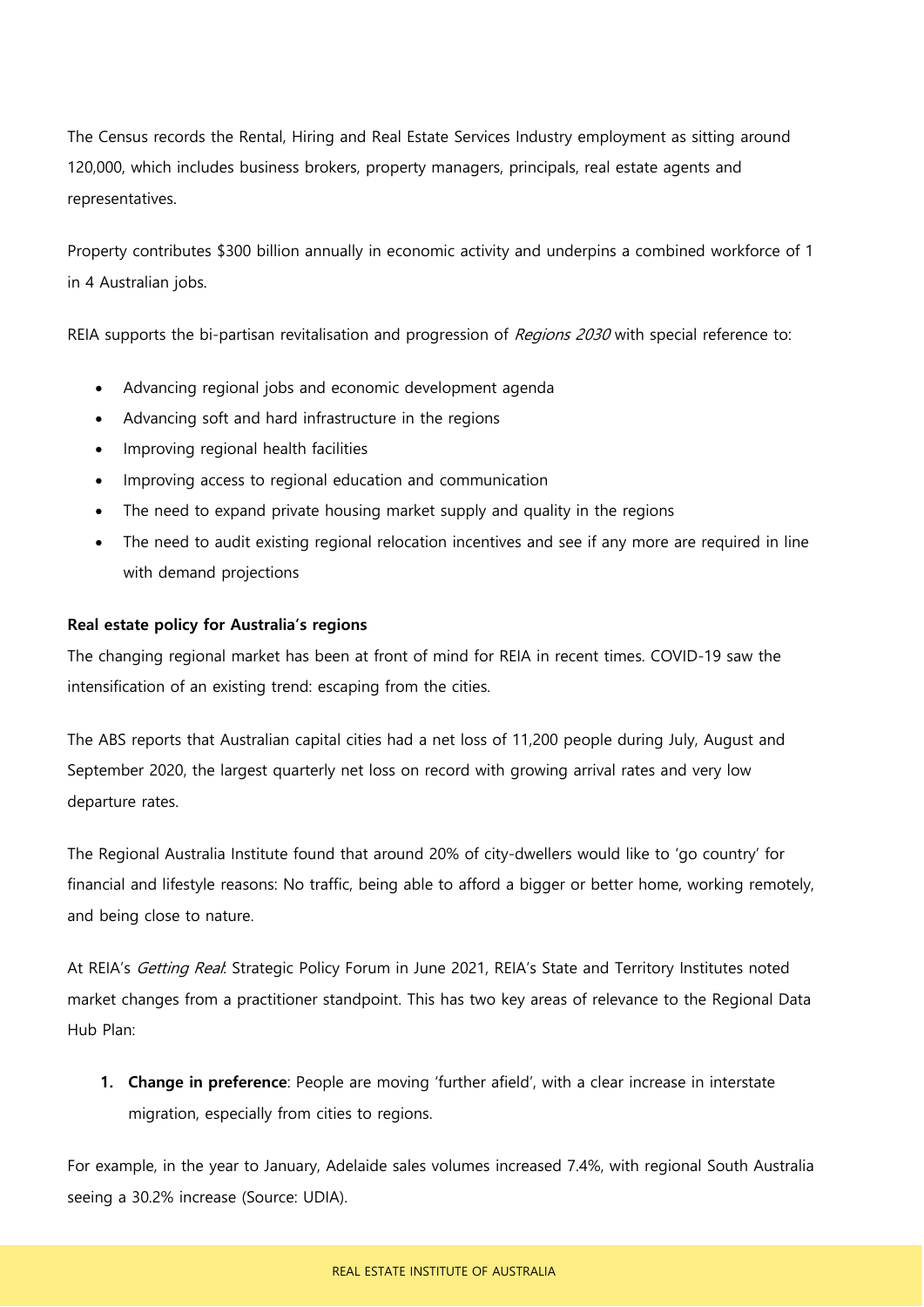**2. Regional housing supply shortage:** There was lack of supply in terms of listings for people moving to regions, making it difficult to fill regional job vacancies.

In May, number of total listings in the regional housing market was down 32.9% from 2020 and down 33.9% from the five-year average (CoreLogic).

There is a need for improved data on housing in Australian regional areas as populations grow and changing trends cause challenges, such as reduced housing supply and surging prices.

Improved data can help to measure the housing needs of specific regions, particularly those regions experiencing unprecedented growth. Data can help to make projections on the number of new properties required and where these need to be built.

Data is also needed to ensure quality housing supply and better regions in a broader sense. There is a great opportunity to improve regions as they grow, by bringing new amenities and services to towns who have not previously been beneficiaries of such investment.

Tracking trends and measuring supply will continue to be essential in our regions. The Regional Data Hub offers a great opportunity to see data gaps filled and data become more available.

#### **REIA's Data Sets**

Data already available from REIA on our regions on a user-pays basis to government.

#### **REIA's Housing Affordability Report (HAR)**

HAR is recognised as the most authoritative indicator of Australian housing affordability currently available.

To ensure an accurate profile of housing affordability nationwide, the REIA Housing Affordability Report incorporates data from all major lending institutions, the Australian Bureau of Statistics and Cannex Ltd.

Median Weekly family income figures are based on ABS family Income Surveys, and are updated from ABS Average Weekly Earnings data. The REIA Housing Affordability Report contains the following information for Australia and each of the states and territories:

- Proportion of family income devoted to meeting average loan repayments
- Proportion of family income devoted to meet median rent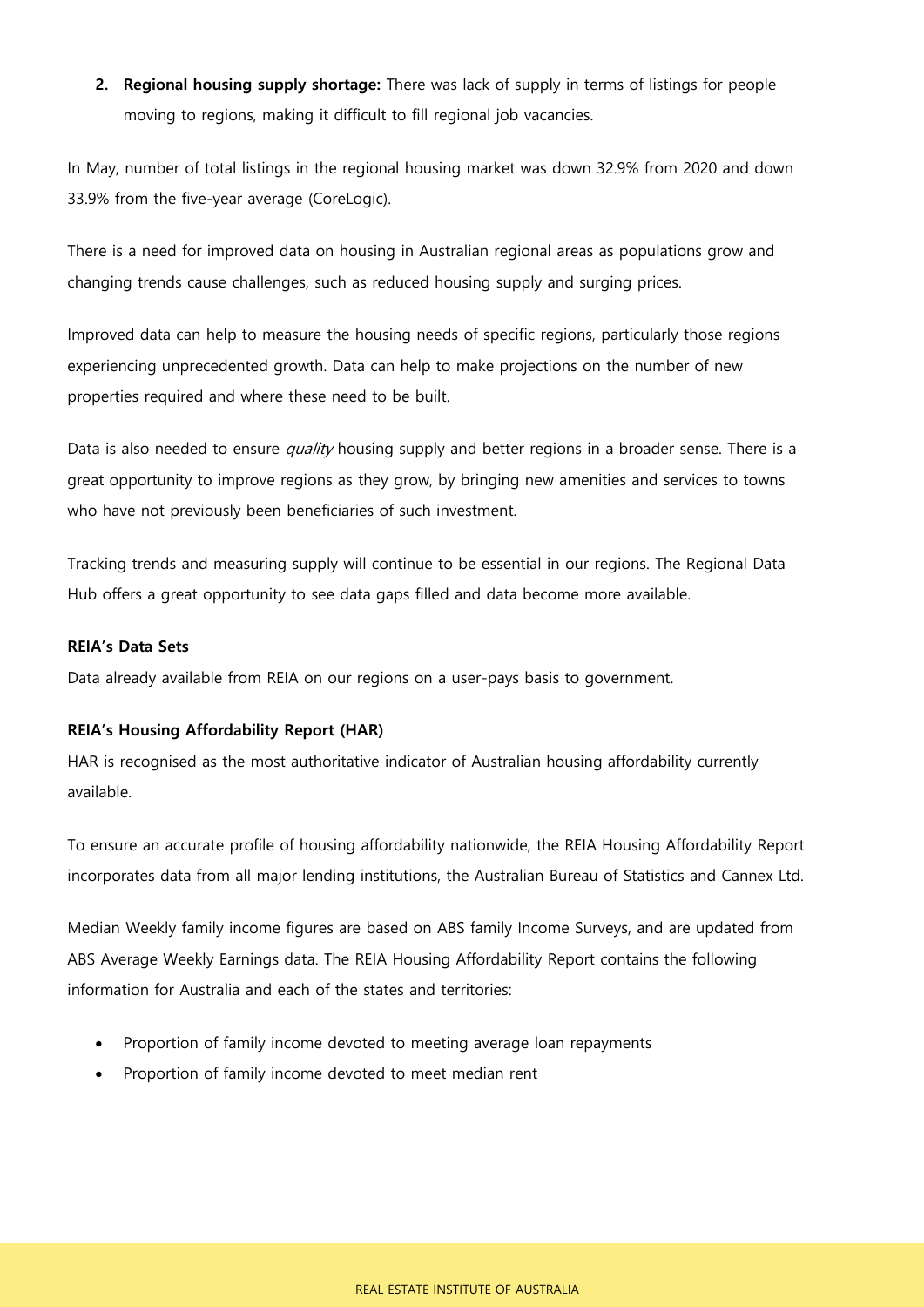- Comparison of movements in rents and CPI
- Median weekly family income
- Average monthly loan repayments
- Average loan
- Total number of loans
- Average loan, standard variable interest rate and fixed interest rate figures for banks, building societies and other lenders
- Home loan affordability indicator

For the March Quarter of 2021, HAR saw housing affordability improve on average (scoring cities and regions) in South Australia and New South Wales.

Over the March quarter, the average loan size increased to \$506,340, and increase of 1.0% over the quarter and an increase of 2.6 % over the past month. This reflects rising house prices, which are increasing more rapidly in our regional areas.

Further information can be found [here.](https://reia.asn.au/product/reia-reports-subscription-har/)

## **REIA's Real Estate Market Facts (REMF)**

REMF is a quarterly report on the state of residential property markets in the capital cities and major regional centres throughout Australia.

It provides timely and authoritative information on real estate activity in the market, including median house and flat/unit/townhouse prices, residential vacancy rates, returns on rented property and commentary on the major factors affecting the real estate industry across Australia.

REMF contains the following information:

- Quarterly median, lower quartile and upper quartile prices for flats/ units/ townhouses for capital cities in inner, middle and outer zones of capital cities
- Quarterly moving annual (trend) median house prices
- Quarterly median, lower quartile and upper quartile prices for flats/units/townhouses for capital cities and inner, middle and outer zones of capital cities
- Quarterly moving annual (trend) median prices for flats/units/ townhouses for capital cities
- Quarterly median weekly rents of 3 bedroom houses and 2 bedroom flats/units/townhouses for capital cities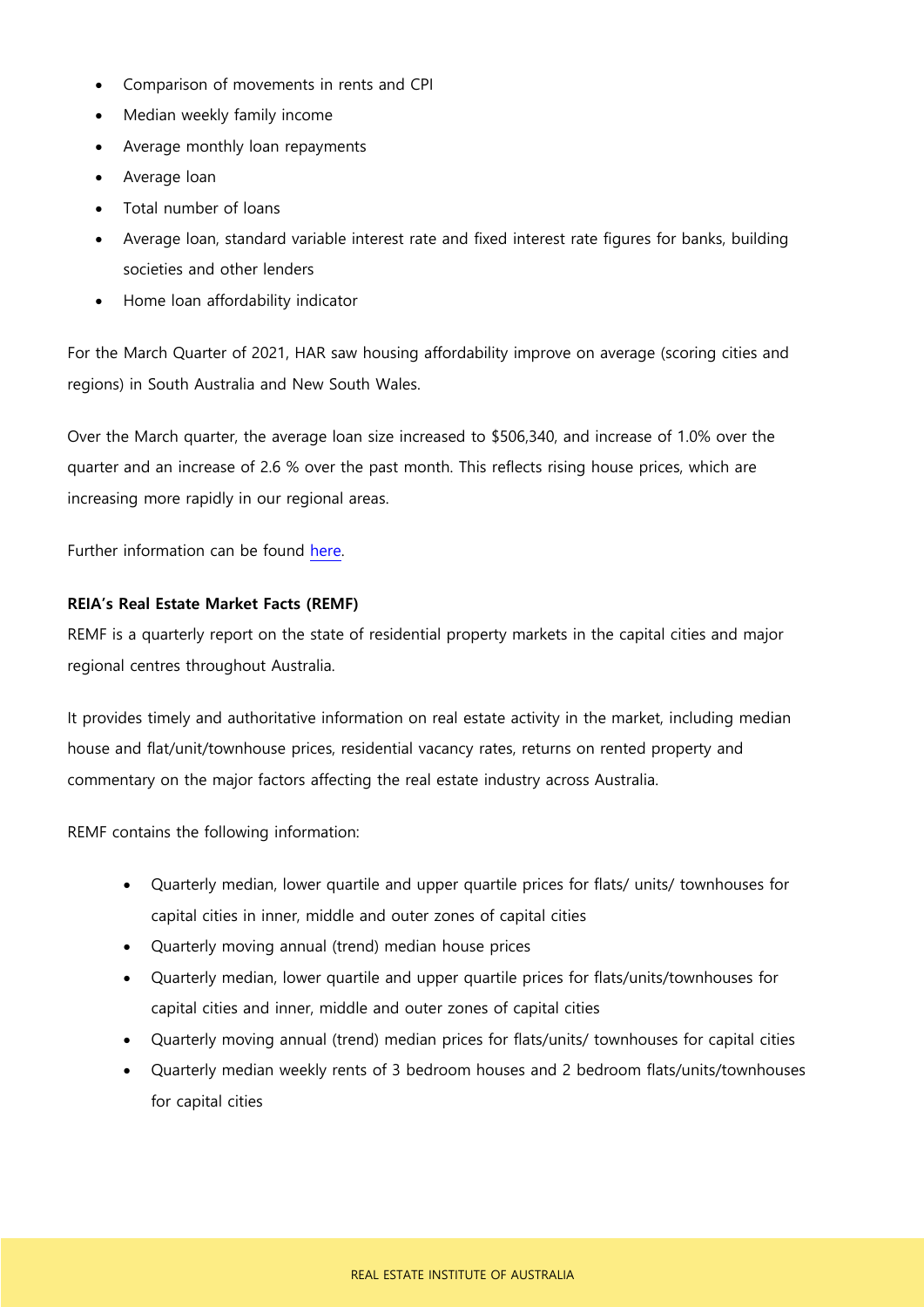- Quarterly median, lower quartile and upper quartile weekly rents for 2,3 & 4 bedroom houses for inner, middle and outer zones of capital cities
- Quarterly median, lower quartile and upper quartile weekly rents for 1,2 & 3 bedroom flats/units/townhouses
- Quarterly residential vacancy rates for capital cities
- Charts of median prices for houses, flats, units, townhouses and vacancy rates
- Yields and returns for three-bedroom house and other dwellings for all capital cities

REMF results for the March quarter, as ever, highlighted differences between trends in cities. For example, the median rent for 3-bedroom houses increased in all Brisbane zones: Brisbane Inner (5.6%), Brisbane Middle (4.7%) and Brisbane Outer (2.9%). In regional Queensland, it increased on the Gold Coast (6.5%) and in Townsville (9.4%).

The higher increases experienced in regional Queensland were also reflected in other states. In fact, Victoria's regional areas were the only areas to experience median rent increases. The median rent for 3 bedroom houses remained steady in Melbourne Outer but decreased in Melbourne Inner (-5.1%) and Melbourne Middle (-4.7%). In regional Victoria, it increased in all the major cities: Geelong (6.7%), Ballarat (3.0%) and Bendigo (2.9%).

Further information can be found [here.](https://reia.asn.au/product/reia-reports-subscription-remf/) 

### **Other insights**

REIA is able to generate on an as needs basis as follows:

- Qualitative data from practitioners and their clients on an as needed basis (e.g. Investor sentiment)
- Other occasional series and reports such as REIA's 20-year report on Housing Affordability (2021)

### **Regional Data Hub Plan**

REIA supports the Regional Data Hub Plan to improve data accessibility and provide an evidence base to improve regional housing supply and quality.

From a federal perspective REIA currently uses a range of ABS data; and supports the overall open data framework proposed by the Regional Data Hub Plan.

In particular, REIA sees critical areas of data development to help house regional Australians and aspirational regional Australians to be: